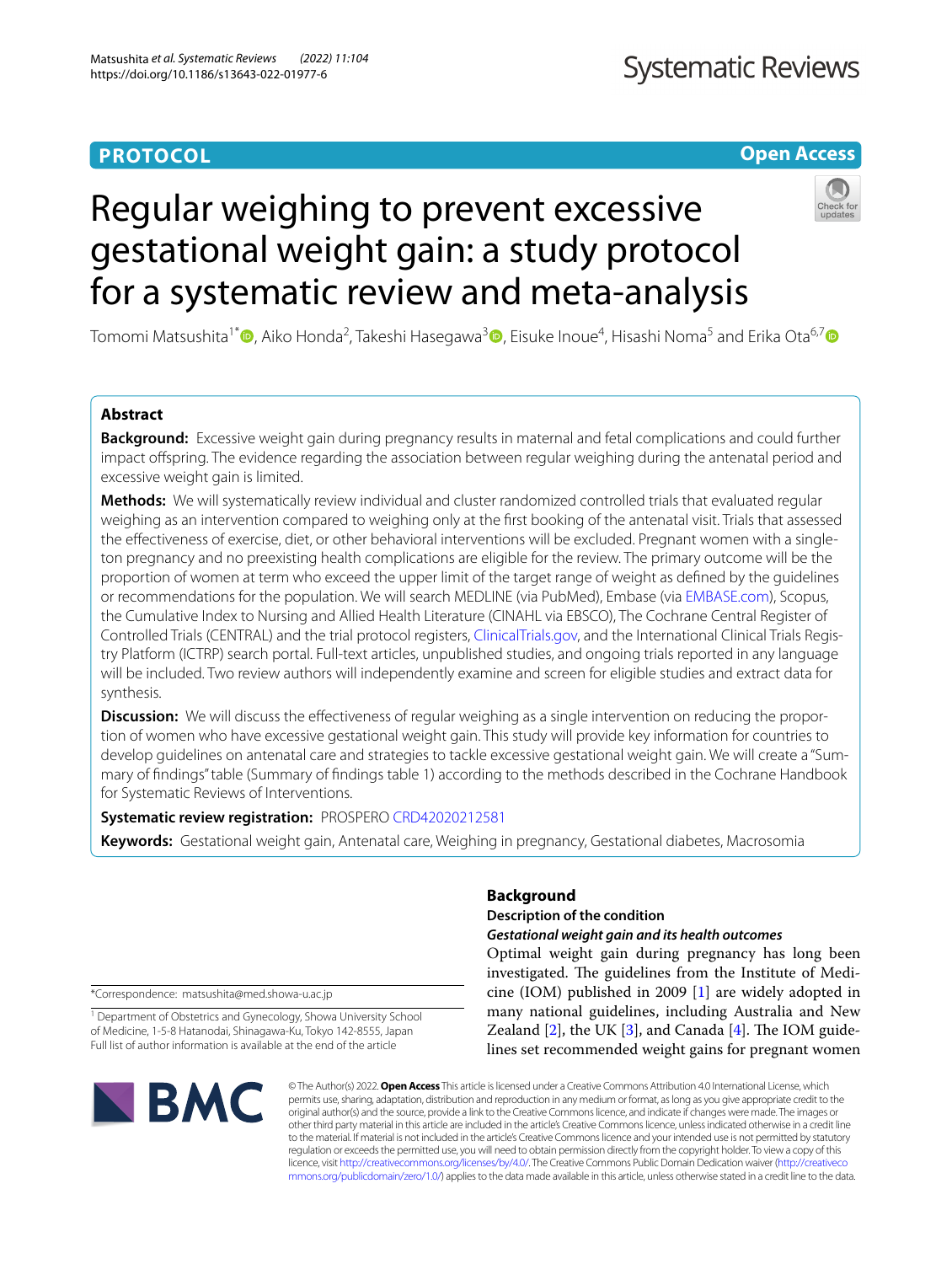with four diferent weight statuses according to prepregnancy body mass index (BMI), namely, underweight (BMI less than 18.5), normal weight (BMI between 18.5 and 24.9), overweight (BMI between 25.0 and 29.9), and obese (BMI 30.0 or more) [\[1\]](#page-5-0). The range of recommended weight gain for women in the underweight group is 12.5 to 18kg. As prepregnancy BMI increases, the range of recommended weight gain narrows. For women in the normal weight, overweight, and obese groups, the weight-gain ranges are 11.5 to 16kg, 6.8 to 11.3kg, and 5 to 9.1kg, respectively. Anyone who gains more than the upper limit of the recommended weight range is defned as having gestational excessive gestational weight gain (GWG), and anyone who does not achieve the lower limit of the recommended range is defned as having inadequate weight gain in pregnancy [[1](#page-5-0)].

GWG is related to various maternal and neonatal health outcomes. Excessive GWG in particular is a public health concern that increases the rate of large for gestational age, macrosomia, preeclampsia, gestational diabetes, and cesarean delivery [[5](#page-5-4)[–7](#page-5-5)]. In the USA, excessive GWG afects close to 50% of pregnant women [\[8](#page-5-6), [9\]](#page-5-7), with overweight and obese women having the highest prevalence  $[8]$  $[8]$ . The percentages are similar across other countries: 38% in Australia [\[10\]](#page-5-8), 53.8% in France [[11\]](#page-5-9), and 47% worldwide according to a recent systematic review that examined 23 studies [[12\]](#page-5-10). Several factors are associated with the increased risk of excessive GWG, including being overweight or obese according to prepregnancy BMI, smoking cessation during pregnancy [[13\]](#page-5-11), and women's misperception of prepregnancy BMI [[14\]](#page-5-12). Moreover, research revealed epigenetic impact on ofspring of mothers who developed high-glucose tolerance status during pregnancy (namely high BMI, gestational diabetes, and excessive GWG), including increased incidence of childhood overweight and obesity [[15,](#page-5-13) [16](#page-6-0)]. Excessive weight gain in pregnancy also impacts longterm BMI after birth [\[17](#page-6-1), [18\]](#page-6-2).

#### **Description of the intervention**

#### *Prevention of excessive gestational weight gain*

Behavioral health interventions have been the focus of excessive GWG prevention. Interventions that promote exercise, healthy eating, or both have shown efectiveness in reducing the incidence of excessive GWG [[19](#page-6-3)[–21](#page-6-4)]. Nevertheless, lifestyle interventions rely on behavioral changes that some pregnant women may fnd it challenging to maintain [\[22](#page-6-5)].

#### *Antenatal visits and weighing*

Antenatal visits aim to provide an essential guide for improving perinatal outcomes for mothers and babies. Pregnant women visit medical personnel 4 to 12 times for check-ups, depending on their country's policies. Antenatal visits start as early as 4 weeks of pregnancy, when women recognize that they have conceived. At the frst visits, many countries' guidelines recommend checking women's body parameters, including height, weight, and BMI calculated by the former two parameters [\[2](#page-5-1)[–4](#page-5-3)]. In some places, weighing is a routine practice on every antenatal visit. In others, after the frst antenatal visit, women are weighed only if clinical management requires their current weight [\[3,](#page-5-2) [23](#page-6-6)].

#### *Regular or repeated weighing at antenatal visit*

In a country where weighing pregnant women is routine care, pregnant women receive guidance to check their weight regularly, usually at every antenatal visit. To measure weight as accurately as possible, health providers have women wear light clothing and no shoes when weighing. Health providers track the weight and advise women if necessary, according to the target weight gain based on prepregnancy BMI groups [\[4](#page-5-3)].

#### *Regular or repeated weighing at home*

People weigh themselves at home with a digital or analog scale to monitor their weight regularly for a set period. They record their weight in a diary or an application on their phones. On a clinic visit or through the application, they receive feedback from health care providers on their weight progress in relation to the maximum and minimum limits [\[24](#page-6-7)].

#### **How the intervention might work**

Weighing, as a way of self-monitoring, has been efective in optimizing weights among the non-pregnant population. In recent randomized controlled trials, self-weighing, daily or weekly, depending on the trials, showed the efect on reducing the proportion of people who gained or reduced weight, compared to control arms without self-weighing  $[25, 26]$  $[25, 26]$  $[25, 26]$  $[25, 26]$ . The mechanism of its effectiveness lies in self-regulatory and monitoring theory, in which individuals become aware of weight changes and also can observe and assess the impact of their lifestyle patterns on the changes, ultimately promoting motivation for behavioral change [[24,](#page-6-7) [27](#page-6-10)].

#### **Why is it important to do this review?**

As obesity and overweight become an epidemic, close to one third of pregnant women fall into one of these categories when they become pregnant [[4,](#page-5-3) [28\]](#page-6-11). As prepregnancy BMI is a single important risk factor for excessive GWG, efective interventions to prevent excessive GWG in pregnancy are needed. Moreover, regardless of prepregnancy BMI, appropriate weight gain is critical for better perinatal outcomes [\[5](#page-5-4)]. In a recent systematic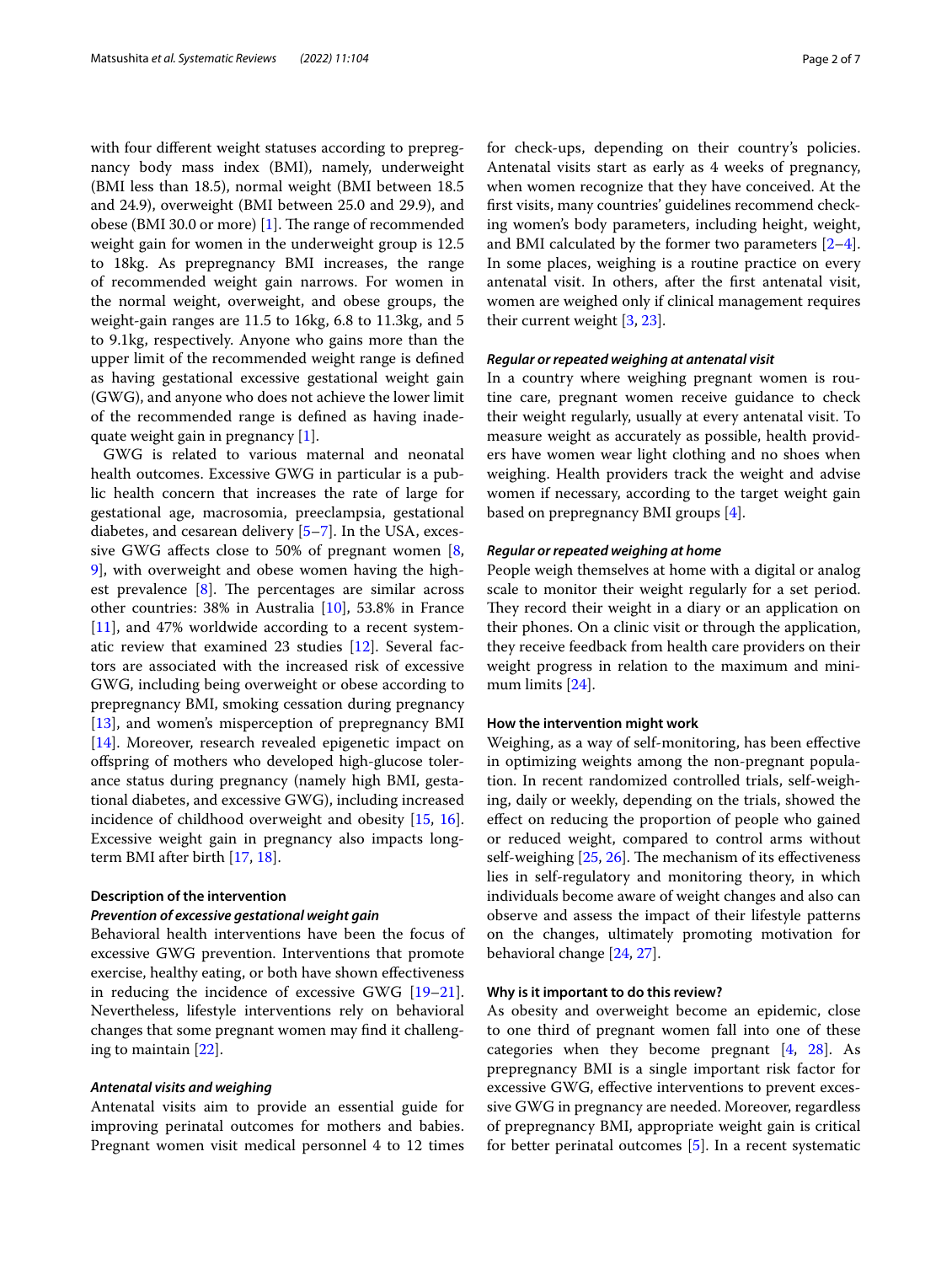review, exercise or diet interventions, or both, showed a 20% reduction of the risk of excessive GWG [[19\]](#page-6-3). Both exercise and diet interventions hold the underlying assumption of behavioral change by patients, and that is the limitation of these interventions. In other words, patients have to change their behavioral patterns for the intervention to be efective. To date, evidence of interventions other than physical activity and food intake is lacking. In 2017, one systematic review examined the impact of weighing pregnant women as a stand-alone intervention, and no diference was found between the intervention and control groups [\[29\]](#page-6-12). However, the review only included trials published in English, possibly limiting the number of trials included in the analysis. Moreover, there may be new studies published since the last review. In this review, we will aim to update the evidence regarding the weighing of pregnant women regularly through antenatal periods to reduce excessive GWG.

#### **Methods/design**

#### **Protocol development**

We followed the PRISMA statement [[30\]](#page-6-13) as we developed the present protocol. We frst registered this protocol in PROSPERO with the registration number CRD42020212581. All the recommended reporting items in the PRISMA statement were addressed in this protocol (see Additional fl[e 1](#page-5-14) for PRISMA-P+checklist). We will conduct this systematic review in accordance with the Cochrane Handbook for Systematic Reviews of Interventions [\[31](#page-6-14)].

#### **Criteria for considering studies for this review**

The detailed criteria for inclusion and exclusion of studies are described in Additional fle [2.](#page-5-15)

#### *Types of studies*

We will include individual and cluster randomized controlled trials comparing regular weighing to only weighing at the initial booking of antenatal check-ups. To help reduce bias, we will exclude quasi-randomized or other experimental trials.

#### *Types of participants*

The participants will be pregnant women with a singleton pregnancy and no preexisting health complications.

#### *Types of interventions*

*Intervention* Any regular or repeated weight measurement either by a woman herself or by a health care provider. Weighing can be done either at home or at a health care facility. Interventions that combine regular weighing with other lifestyle interventions, including

diet or exercise, will be excluded. If a study provided an intervention that included a behavioral intervention that may afect GWG, other than weighing, the study will be excluded. A study will be included when both intervention and control groups received behavioral intervention as part of usual care, and only the intervention group received regular weighing.

*Control* Weight measurement at the frst booking of the antenatal visit, at the trial enrollment, or both. Women will receive no further instructions for weighing, either at home or at a health care facility. Weighing can be repeated only when clinically required.

#### **Types of outcome measures**

#### *Primary outcome*

The proportion of women who had excessive GWG (e.g., the proportion of women who exceed the upper limit of the target weight range as defned by the guidelines or recommendations for the population).

#### *Secondary outcome*

- Incidence of large for gestational age (>90th percentile of birthweight for sex and gestational age)
- Incidence of macrosomia (birthweight >4000g)
- Rate of Apgar Score <7 at 5 min
- Rate of cesarean delivery
- Incidence of preeclampsia
- Incidence of gestational diabetes
- Incidence of maternal and postpartum depression

We will create a "Summary of fndings" table (Summary of fndings table 1) on the following seven outcomes.

- $(1)$ . The proportion of women at term who exceeds the upper limit of the target range of weight as defned by the guidelines or recommendations for the population.
- (2). Incidence of large for gestational age (>90th percentile of birthweight for sex and gestational age)
- (3). Incidence of macrosomia (birthweight >4000g)
- (4). Rate of Apgar Score <7 at 5 min
- (5). Rate of cesarean delivery
- (6). Incidence of preeclampsia
- (7). Incidence of maternal and postpartum depression

#### **Search methods for identifcation of studies**

We will electronically search MEDLINE (via PubMed), Embase (via [EMBASE.com\)](http://embase.com), Scopus, the Cumulative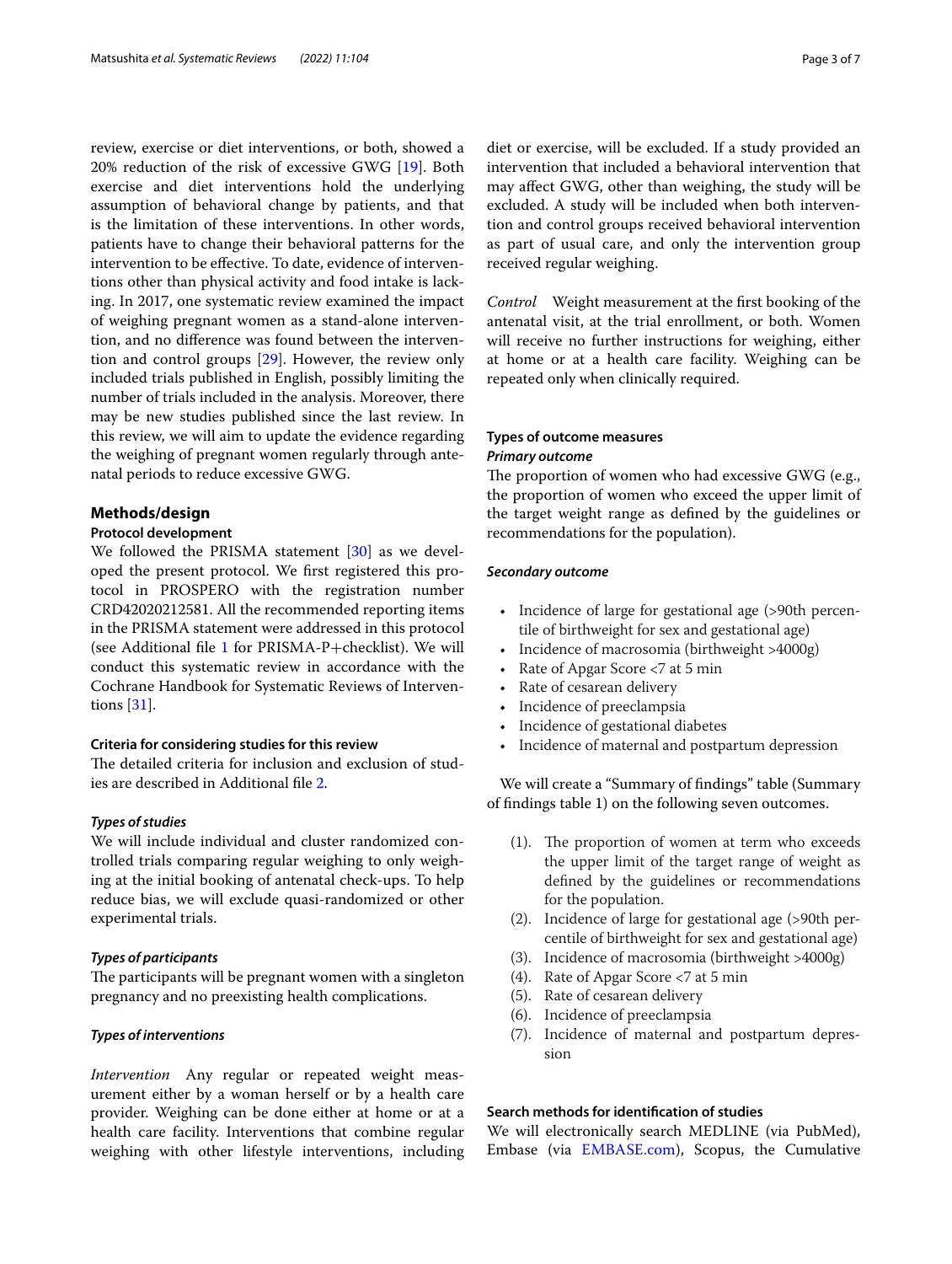Index to Nursing and Allied Health Literature (CINAHL via EBSCO), The Cochrane Central Register of Controlled Trials (CENTRAL) and the trial protocol registers, [ClinicalTrials.gov,](http://clinicaltrials.gov) and the International Clinical Trials Registry Platform (ICTRP) search portal for published, unpublished, and ongoing studies with no restrictions on language or publication date. We will minimize missing data by contacting authors where possible. If the obtained data is incomplete, we will address it as one of our study limitations. Information specialists will create the search strategies for each database based on the draft search strategy for PubMed (see Additional file [3](#page-5-16)).

#### **Data collection**

#### *Selection of studies*

We will identify records through the database using prespecifed search terms and then pool the results in Endnote as citations. After removing duplicates, two review authors (TM, AH) will independently examine the remaining references. We will exclude studies that do not meet the inclusion criteria (File 1). Full-text records of potentially relevant references will then be obtained and imported into Endnote. Review authors (TM, AH) will independently screen the eligibility of the retrieved records, extract data in a predetermined form, and exclude ineligible records. Any disagreement will be resolved by the third author (TH). A list of studies that we excluded after a full-text review will be provided in the excluded studies table, with the reason for exclusion. We will create a diagram (the PRISMA flowchart) for the study selection process.

#### *Data extraction and management*

For eligible studies, we will extract the following information in a predetermined form.

- Author, published year, title, and the journal
- Trial periods
- Country
- Study settings (e.g., urban or rural area, hospital, or clinic)
- Study design
- Definition of excessive weight gain
- Follow-up period
- Participants
	- Number of participants
	- Eligible criteria, exclusion criteria
	- Method of baseline weight measurement
	- Total number of participants in each study arm
- Interventions
	- Frequency of weighing
	- Place of weighing
	- Weighing protocol
	- Weighing device
	- Method of weight recording
	- Intervention other than weighing
- Control details
- Outcomes
	- Primary outcome
	- Secondary outcome
	- Defnition of outcomes
	- Unit of measurement
	- Time points assessed
- Analytical methods
- Results
- Others
	- Funding status

Two review authors (TM, AH) will independently extract data on the form and any disagreement will be discussed and referred to the third author (TH) if necessary.

#### **Assessment of risk of bias in included studies**

We will use the following the Cochrane Collaboration's tool criteria to assess the risk of bias in included studies. Two review authors (TM, AH) will independently assess the criteria, and any disagreement will be resolved by involving the third author (TH).

- (1). Random sequence generation
- (2). Allocation concealment
- (3). Blinding of participants and personnel
- (4). Outcome assessment
- (5). Incomplete outcome data
- (6). Selective reporting
- (7). Other bias (checking for bias due to problems not covered by [[1](#page-5-0)] to [[5](#page-5-4)] above)

We will explore the effect of the study bias on the finding through sensitivity analysis (see Sensitivity analysis).

#### **Strategy for data synthesis**

Summary data from each randomized controlled trial will be pooled into a meta-analysis when adequate,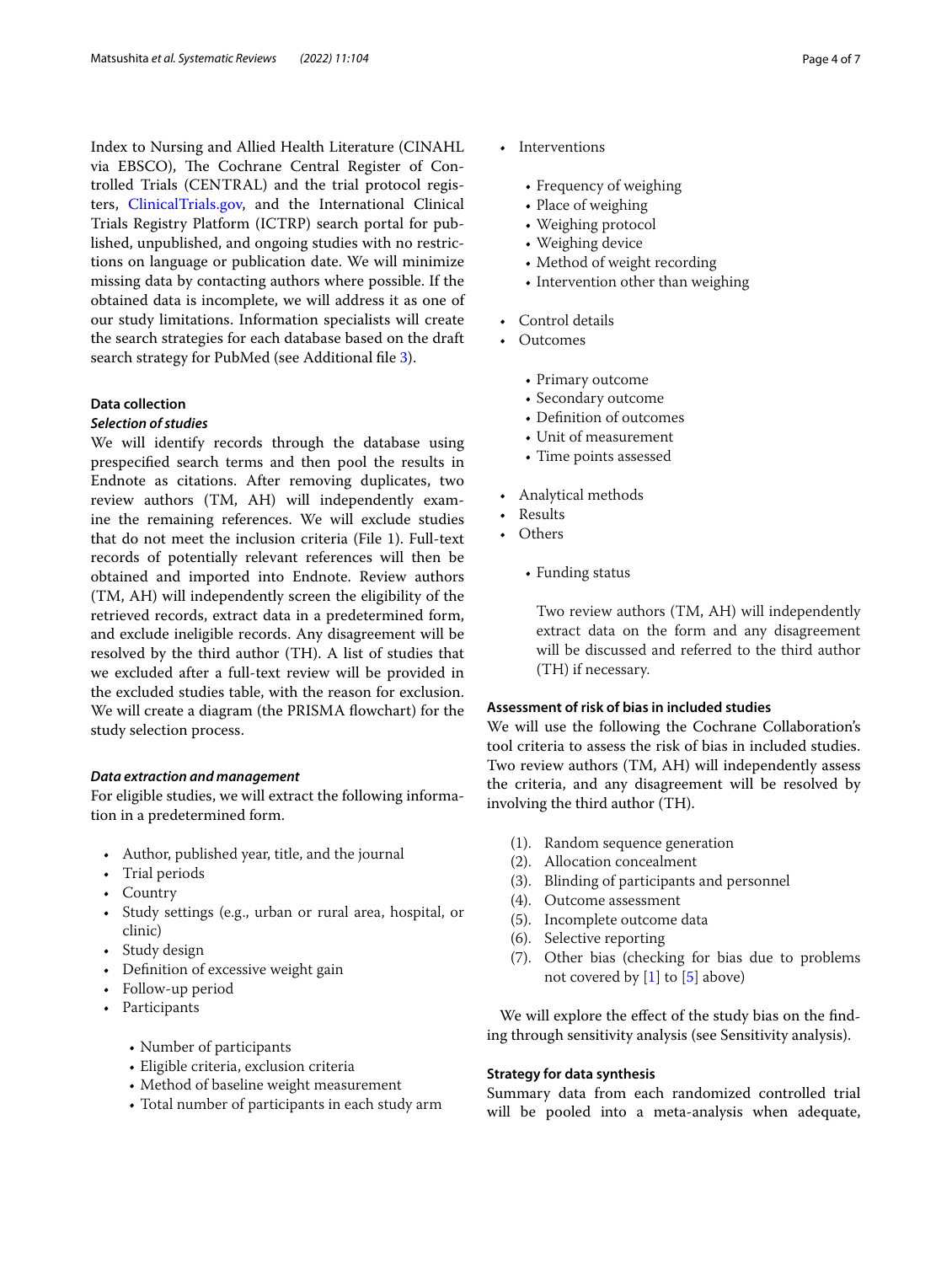comparable data are available. We will use the Review Manager (RevMan) software, version 5.4 (Cochrane Collaboration, Oxford, UK), for the synthesis analyses. If we cannot perform quantitative synthesis, we will analyze and describe the results.

#### *Measures of treatment efect*

For measures of treatment effect, we will use the risk difference or risk ratio, as appropriate.

#### *Dealing with missing data*

We will assess the impact of missing data through sensitivity analysis if a signifcant proportion of data is missing.

#### *Assessment of heterogeneity*

For the synthesis analyses, we will apply the randomefects model to address the between-studies heterogeneity. Statistical heterogeneity among the trials will be evaluated by the heterogeneity variance  $\tau^2$ , Higgins'  $I^2$  statistic, and  $Q$  statistic (Cochrane's test). The significance level of the Cochrane's test will be set at 0.10. To assess between-studies heterogeneity by potential efect modifers, we will conduct subgroup analyses or metaregression analyses.

#### *Assessment of reporting biases*

We will create funnel plots and visually assess potential reporting biases. Also, we will conduct publication bias tests to evaluate small-study efects.

#### *Subgroup analysis*

To assess potential sources of heterogeneity, we will conduct subgroup analyses for the following factors: paras (nulliparous versus multiparous), prepregnancy BMI categories, weighing frequency (e.g., daily versus less frequent than daily), and self-weighing versus weighing by health care providers. If the defnitions of excessive weight gain in the included studies are diferent, we will consider a subgroup analysis by stratifying included studies into groups according to the defnitions of excessive weight gain.

#### *Sensitivity analysis*

We will conduct sensitivity analyses to assess the infuence of trial quality by removing those trials assessed as "high risk" or "unclear" bias regarding random sequence generation (selection bias) and incomplete outcome data (attrition bias). We will use only our primary outcome for sensitivity analysis.

### *Summary of fndings and assessment of the certainty of the evidence*

We will present the overall certainty of the evidence for the following seven outcomes based on the Grading of Recommendations Assessment, Development and Evaluation (GRADE) approach. We will create a "Summary of fndings" table (Summary of fndings table 1) according to the methods described in the Cochrane Handbook for Systematic Reviews of Interventions:

- $(1)$  The proportion of women at term who exceeds the upper limit of the target range of weight as defned by the guidelines or recommendations for the population.
- (2) Incidence of large for gestational age (>90th percentile of birthweight for sex and gestational age)
- (3) Incidence of macrosomia (birthweight >4000g)
- (4) Rate of Apgar Score <7 at 5 min
- (5) Rate of cesarean delivery
- (6) Incidence of preeclampsia
- (7) Incidence of maternal and postpartum depression

#### **Discussion**

This systematic review protocol reports methodological steps in the review process to examine the current data regarding the efectiveness of regular weighing as part of antenatal care on excessive GWG. The review has several limitations. First, regular weighing is routine in some countries, but rarer in others  $[23]$  $[23]$ . The contextual difference of routine care may impact the intervention's efect. Second, this study is susceptible to between-studies heterogeneity expected for the diference in settings with a diferent physical profle of women and national guidance on GWG. Although BMI categories applied in IOM guidelines are widely adapted, previous research suggested that applying regional BMI categories for GWG is more appropriate for assessing pregnancy outcomes [\[5](#page-5-4)]. That potential heterogeneity in included studies can make it difficult to produce an overall summary in a metaanalysis of pooled estimates for excessive weight gain on maternal and infant outcomes. Third, biases through the process of estimating weight gain during pregnancy are expected. Getting a baseline weight may lead to potential measurement biases. If a self-reported prepregnancy weight is used as a surrogate measure of baseline weight, the baseline weight might be underestimated. If the weight at the frst antenatal booking is used as a baseline weight, that might not refect a true prepregnancy weight. Last, although we will exclude studies other than randomized controlled trials to minimize bias, blinding of participants and personnel is expected to be ranked as "high risk" or "unclear" bias because of the nature of the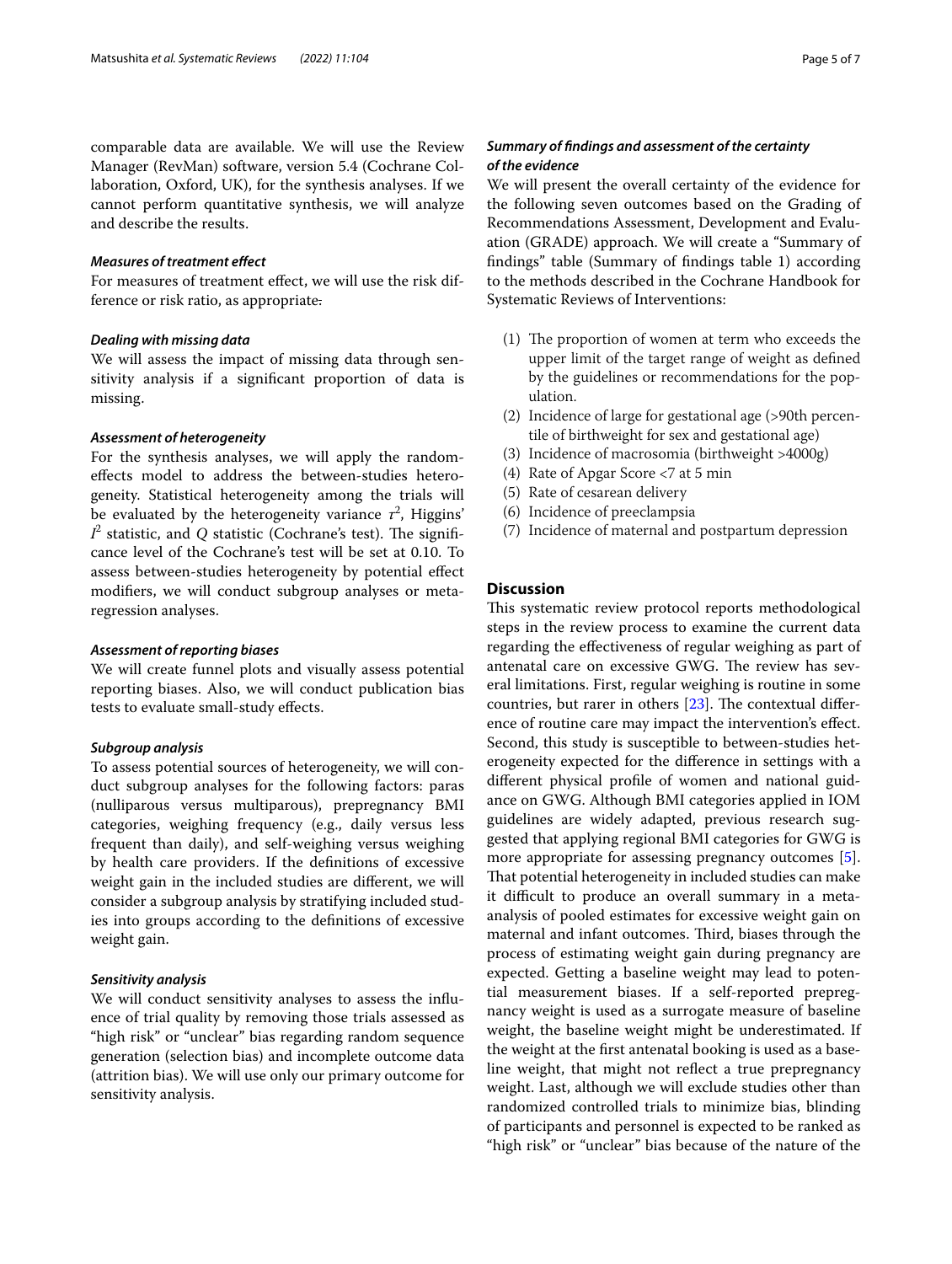intervention. The quality of our findings will potentially be limited due to the performance bias.

This study and its meta-analysis aim to explore a strategy to tackle excessive GWG that is affordable, efficient, and adaptable to existing services. After synthesizing the fndings of this systematic review, we will report the results in a peer-reviewed journal and present them at scientific meetings. The findings will provide insights for setting guidelines on weight measurement during the antenatal period.

#### **Abbreviations**

IOM: The Institute of Medicine; BMI: Body mass index; GWG: Gestational weight gain; CENTRAL: The Cochrane Central Register of Controlled Trials; CINAHL: Cumulative Index to Nursing and Allied Health Literature; ICTRP: The International Clinical Trials Registry Platform; GRADE: The Grading of Recommendations Assessment, Development and Evaluation; PROSPERO: International Prospective Register of Systematic Reviews; PRISMA-P: Preferred Reporting Items for Systematic Review and Meta-analysis Protocols; PRISMA: Preferred Reporting Items for Systematic Review and Meta-analysis.

#### **Supplementary Information**

The online version contains supplementary material available at [https://doi.](https://doi.org/10.1186/s13643-022-01977-6) [org/10.1186/s13643-022-01977-6](https://doi.org/10.1186/s13643-022-01977-6).

<span id="page-5-14"></span>**Additional fle 1.** PRISMA-P+ checklist.

<span id="page-5-16"></span>**Additional fle 2.** Eligibility criteria.

**Additional fle 3.** Search strategy.

#### **Acknowledgements**

We thank Ms. Tomoko Morimasa, Librarian at Showa University, for her support in developing the search strategies.

#### **Authors' contributions**

The conception: TM. Design of the work: TM, AH, TH, EO. Statistical analysis: HN, EI. Interpretation of data: TM, AH, TH, EO, HN, EI . Drafting or revising the manuscript: TM, AH, TH, EO. The authors read and approved the fnal manuscript.

#### **Funding**

This systematic review was undertaken as part of a project organized by the Showa University Research Administration Center This work was supported by JSPS KAKENHI Grant Number 19K03092

#### **Availability of data and materials**

Not applicable

#### **Declarations**

**Ethics approval and consent to participate** Not applicable

#### **Consent for publication**

Not applicable

#### **Competing interests**

The authors declare that they have no competing interests

#### **Author details**

<sup>1</sup> Department of Obstetrics and Gynecology, Showa University School of Medicine, 1-5-8 Hatanodai, Shinagawa-Ku, Tokyo 142-8555, Japan. <sup>2</sup>Department of Pediatrics, Showa University Hospital, 1-5-8 Hatanodai, Shinagawa-Ku,

Tokyo 142-8555, Japan. <sup>3</sup> Showa University Research Administration Center (SURAC); Department of Hygiene, Public Health, and Preventive Medicine, School of Medicine; Division of Nephrology, Department of Medicine, School of Medicine, Showa University, 1-5-8 Hatanodai, Shinagawa-Ku, Tokyo 142-8555, Japan. <sup>4</sup>Showa University Research Administration Center, Showa University, 1-5-8 Hatanodai, Shinagawa-Ku, Tokyo 142-8555, Japan. 5 Department of Data Science, The Institute of Statistical Mathematics, 10-3 Midori-cho, Tachikawa, Tokyo 190-8562, Japan. <sup>6</sup>St. Luke's International University, Graduate School of Nursing, Global Health Nursing, 10-1 Akashi-cho, Chuo-ku, Tokyo 104-0044, Japan. <sup>7</sup> Tokyo Foundation for Policy Research, Tokyo, Japan.

Received: 10 March 2021 Accepted: 6 May 2022<br>Published online: 26 May 2022

#### **References**

- <span id="page-5-0"></span>1. Io M, Council NR. In: Rasmussen KM, Yaktine AL, editors. Weight gain during pregnancy: reexamining the guidelines. Washington, DC: The National Academies Press; 2009. p. 868.
- <span id="page-5-1"></span>2. The Royal Australian and New Zealand College of Obstetricians and Gynaecologists: management of obesity in pregnancy. 2013.
- <span id="page-5-2"></span>3. NHS Weight management before, during and after pregnancy. National Institute for Health and Care Excellence, NICE; 2010 Published date: 28 July 2010. Contract No.: Public health guideline [PH27].
- <span id="page-5-3"></span>4. The Minister of Health Canada, Prenatal nutrition guidelines for health professionals: gestational weight gain. The Minister of Health Canada,; 2010.
- <span id="page-5-15"></span><span id="page-5-4"></span>5. Goldstein RF, Abell SK, Ranasinha S, Misso ML, Boyle JA, Harrison CL, et al. Gestational weight gain across continents and ethnicity: systematic review and meta-analysis of maternal and infant outcomes in more than one million women. BMC medicine. 2018;16(1):153.
- 6. Hedderson MM, Weiss NS, Sacks DA, Pettitt DJ, Selby JV, Quesenberry CP, et al. Pregnancy weight gain and risk of neonatal complications: macrosomia, hypoglycemia, and hyperbilirubinemia. Obstet Gynecol. 2006;108(5):1153–61.
- <span id="page-5-5"></span>7. Santos S, Voerman E, Amiano P, Barros H, Beilin LJ, Bergstrom A, et al. Impact of maternal body mass index and gestational weight gain on pregnancy complications: an individual participant data metaanalysis of European. North American and Australian cohorts. BJOG. 2019;126(8):984–95.
- <span id="page-5-6"></span>8. Deputy NP, Sharma AJ, Kim SY, Hinkle SN. Prevalence and characteristics associated with gestational weight gain adequacy. Obstet Gynecol. 2015;125(4):773–81.
- <span id="page-5-7"></span>9. Kominiarek MA, Saade G, Mele L, Bailit J, Reddy UM, Wapner RJ, et al. Association between gestational weight gain and perinatal outcomes. Obstet Gynecol. 2018;132(4):875–81.
- <span id="page-5-8"></span>10. de Jersey SJ, Nicholson JM, Callaway LK, Daniels LA. A prospective study of pregnancy weight gain in Australian women. The Australian & New Zealand journal of obstetrics & gynaecology. 2012;52(6):545–51.
- <span id="page-5-9"></span>11. Bouvier D, Forest JC, Dion-Buteau E, Bernard N, Bujold E, Pereira B, et al. Association of maternal weight and gestational weight gain with maternal and neonate outcomes: a prospective cohort study. J Clin Med. 2019;8(12).
- <span id="page-5-10"></span>12. Goldstein RF, Abell SK, Ranasinha S, Misso M, Boyle JA, Black MH, et al. Association of gestational weight gain with maternal and infant outcomes: a systematic review and meta-analysis. JAMA. 2017;317(21):2207–25.
- <span id="page-5-11"></span>13. Suliga E, Rokita W, Adamczyk-Gruszka O, Pazera G, Ciesla E, Gluszek S. Factors associated with gestational weight gain: a cross-sectional survey. BMC Pregnancy Childbirth. 2018;18(1):465.
- <span id="page-5-12"></span>14. Herring SJ, Oken E, Haines J, Rich-Edwards JW, Rifas-Shiman SL, Kleinman Sc DK, et al. Misperceived pre-pregnancy body weight status predicts excessive gestational weight gain: fndings from a US cohort study. BMC Pregnancy Childbirth. 2008;8:54.
- <span id="page-5-13"></span>15. Voerman E, Santos S, Patro Golab B, Amiano P, Ballester F, Barros H, et al. Maternal body mass index, gestational weight gain, and the risk of overweight and obesity across childhood: an individual participant data meta-analysis. PLoS Med. 2019;16(2):e1002744.